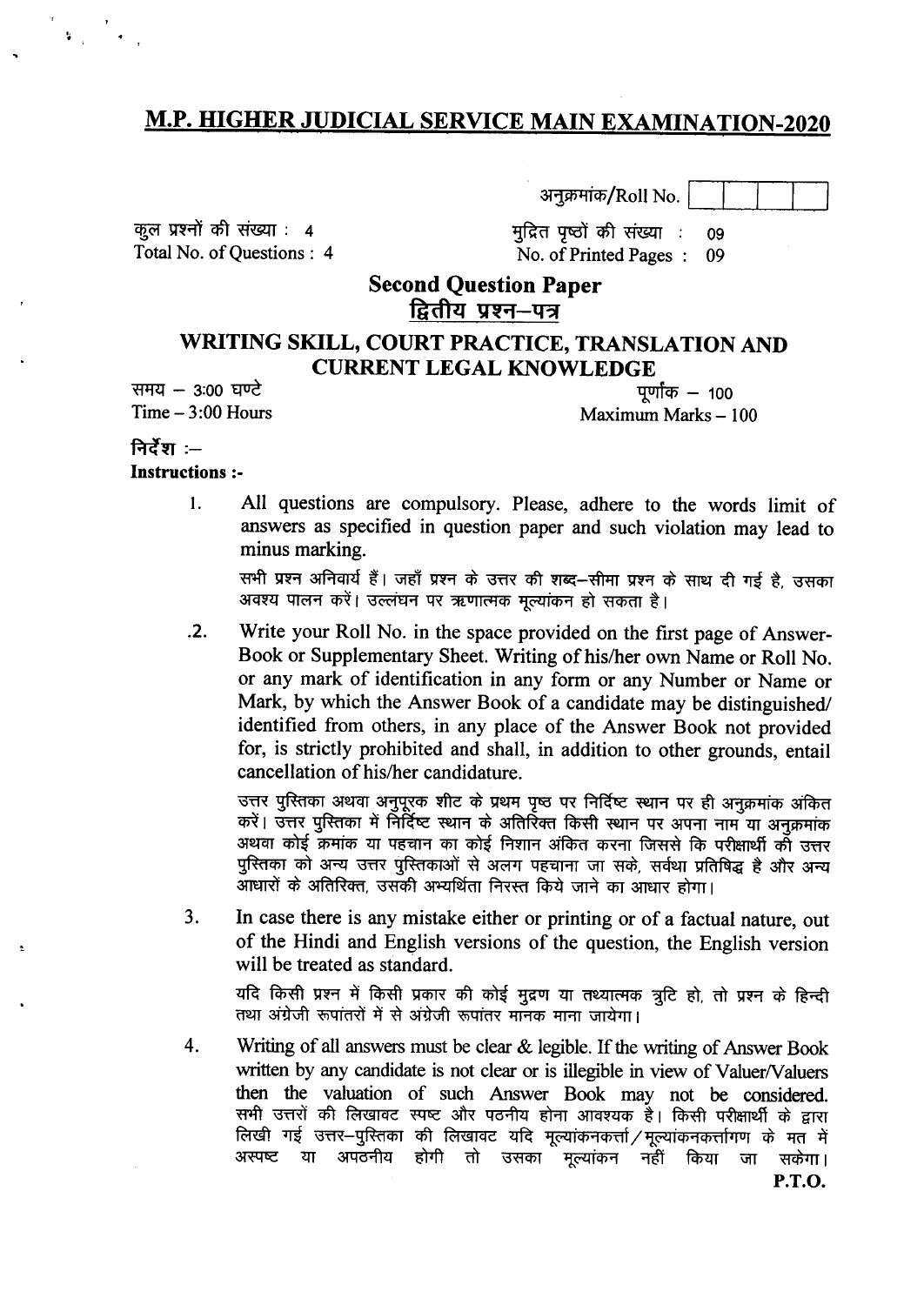### Q.1- Write an article in Hindi on the following legal topic : निम्नलिखित विधिक विषय पर हिन्दी में लेख लिखिए:

लिव-इन रिलेशनशिप एवं भारत में विधि की स्थिति

# Q.2- Summarize the following legal passage into English (In 200 words)<br>निम्नलिखित विधिक गद्यांश का अंग्रेजी में संक्षिप्तीकरण कीजिए (200 शब्दों में):- 20

Seldom, our society realizes or cares to realize the trauma, agony and pain which the members of Transgender community undergo, nor appreciates the imate feelings of the members of the Transgender community, especially of those whose mind and body disown their biological sex. Our society often ridicules and abuses the Transgender community and in public places like railway stations, bus stands, schools, workplaces, malls, theatres, hospitals, they are sidelined and treated as untouchables, forgetting the fact that the moral failure lies in the society's unwillingness to contain or embrace different gender identities and expressions, a mindset which we have to change.

Gender identity is one of the most-fundamental aspects of life which refers to a person's intrinsic sense of being male, female or transgender or transsexual person. A person's sex is usually assigned at birth, but a relatively small group of persons may be born with bodies which incorporate both or certain aspects of both male and female physiology. At times, genital anatomy problems may arise in certain persons, their innate perception of themselves, is not in conformity with the sex assigned to them at birth and may include pre and post-operative transsexual persons and also persons who do not choose to undergo or do not have access to operation and also include persons who cannot undergo successful operation. Countries, all over the world, including India, are grappled with the question of attribution of gender to persons who believe that they belong to the opposite sex. Few persons undertake surgical and other procedures to alter their bodies and physical appearance to acquire gender characteristics of the sex which conform to their perception of gender, leading to legal and social complications since official record of their gender at birth is found to be at variance with the assumed gender identity. Gender identity refers to each person's deeply felt internal and individual experience of gender, which may or may not correspond with the sex assigned at birth, including the personal sense of the body which may involve a freely chosen, modification of bodily appearance or functions by medical, surgical or other means and other expressions of gender,

 $-20$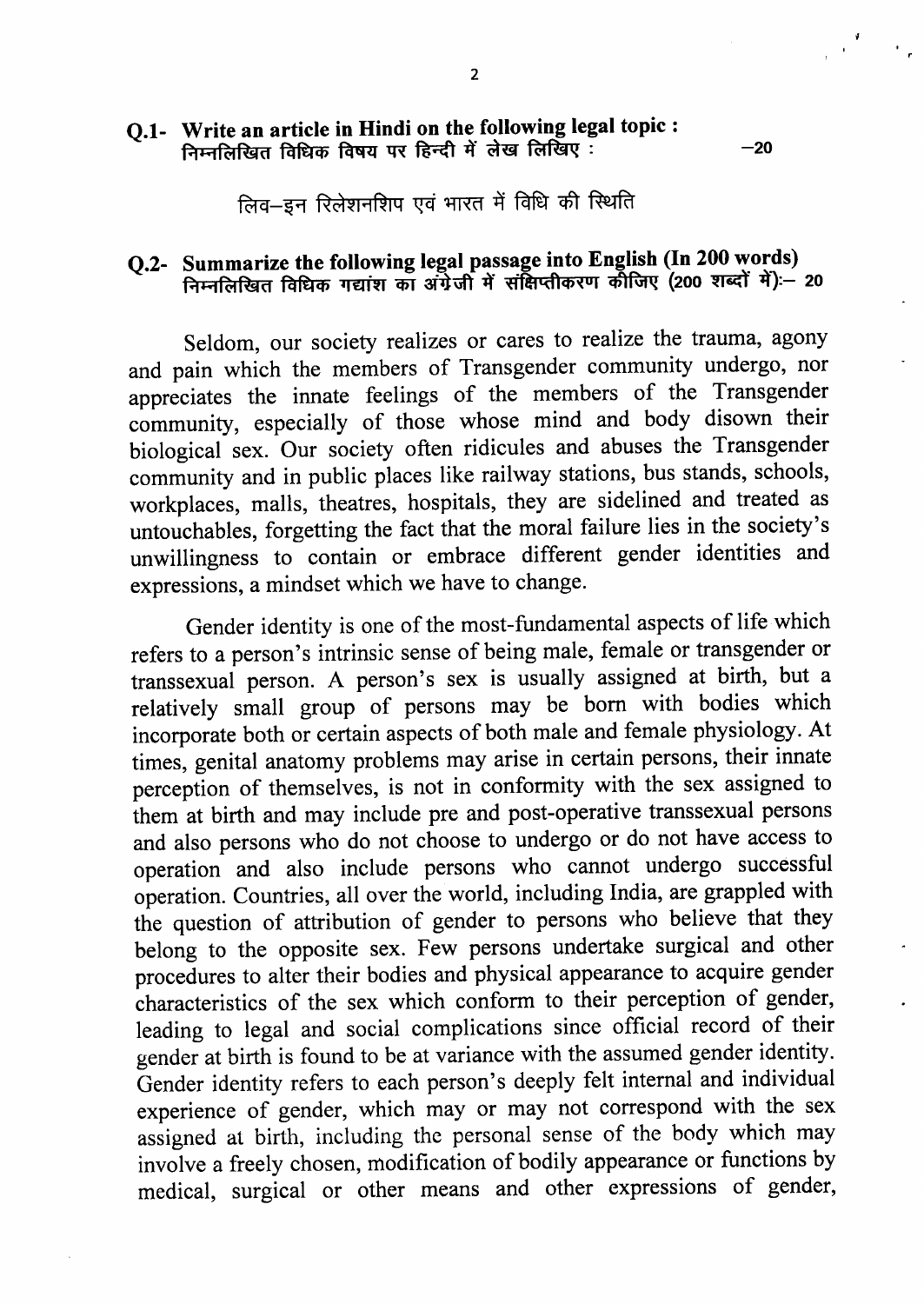including dress, speech and mannerisms. Gender identity, therefore, refers to an individual's self-identiflcation as a man, woman, transgender or other identified category.

Sexual orientation refers to an individual's enduring physical, romantic and/or emotional attraction to another person. Sexual orientation includes transgender and gender-variant people with heavy sexual orientation and their sexual orientation may or may not change during or after gender transmission, which also includes homo-sexuals, bysexuals, heterosexuals, asexual etc. Gender identity and sexual orientation, as already indicated, are different concepts. Each person's self-defined sexual orientation and gender identity is integral to their personality and is one of the most basic aspects of self-determination, dignity and freedom and no one shall be forced to undergo medical procedures, including SRS, sterilization or hormonal therapy, as a requirement for legal recognition of their gender identity.

Multiple problems are faced by Hijras/TG, which necessitate a variety of solutions and actions. While some actions require immediate implementation such as introducing Hijra/TG-specific social welfare schemes, some actions need to be taken on a long-term basis changing the negative attitude of the general public and increasing accurate knowledge about Hijra/TG communities. The required changes need to be reflected in policies and laws; attitude of the government, general public and health care providers; and health care systems and practice.

Social exclusion and discrimination on the ground of gender stating that one does not conform to the binary gender (male/female) does prevail in India. Discussion on gender identity including self-identification of gender of male/female or as transgender mostly focuses on those persons who are assigned male sex at birth, whether one talks of Hijra transgender, woman or male or male to female transgender persons, while concern voiced by those who are identified as female to male trams-sexual persons often not properly addressed.

 $\mathcal{L}_{\mu}^{(0)}$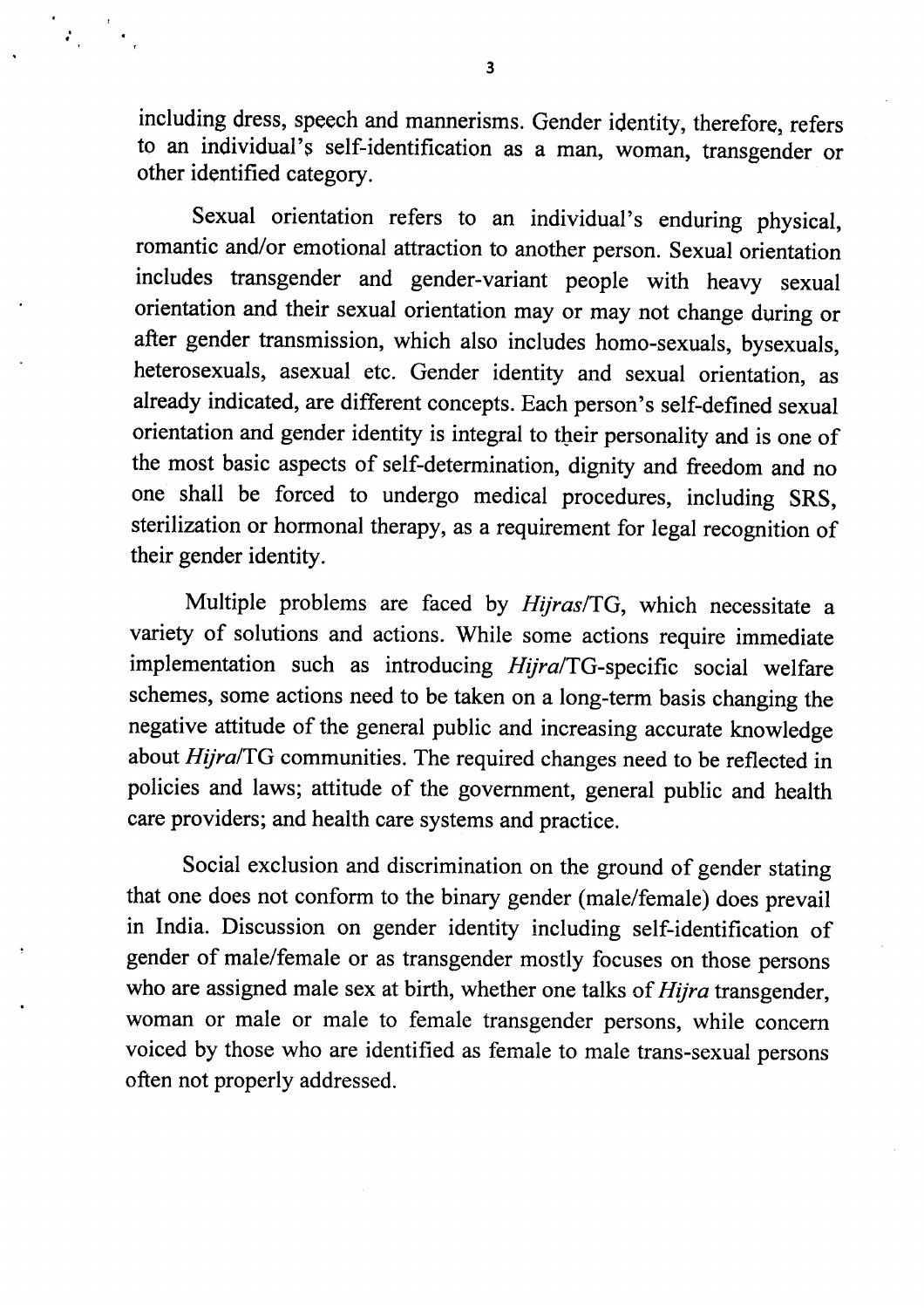# **KNOWLEDGE OF CURRENT LEADING CASES**

Q.3- Briefly state the principles of law or guidelines laid down by the **Supreme Court in following cases.** 

Each carrying 5 marks

निम्नलिखित मामलों में उच्चतम न्यायालय द्वारा प्रतिपादित विधि के सिद्धान्तों या मार्गदर्शक सिद्धान्तों का संक्षेप में वर्णन कीजिए।

पत्येक के 5 अंक है

|  |             |  |  | 1. Pradeep Ram vs. State of Jharkhand and another, (2019) 17 SL $\cup$ |  |  |  |
|--|-------------|--|--|------------------------------------------------------------------------|--|--|--|
|  | $\vert$ 326 |  |  |                                                                        |  |  |  |

- Union of India vs. State of Maharashtra, 2019 SCC OnLine SC  $2.$ 1279
- Sushila Aggrawal vs. State of NCT of Delhi, (2020) 5 SCC 1 3.
- Anokhilal vs. State of Madhya Pradesh, (2019) 20 SCC 196 4.
- Arjun Panditrao Khotkar vs. Kailash Kushanrao Gorantyal, 5.  $(2020) 7 SCC1$
- Rajnesh vs. Neha & Anr., (2021) 2 SCC 324 6.

#### Q.4(a)- Translate the following 15 Sentences into English :-निम्नलिखित 15 वाक्यों का अंग्रेजी में अनुवाद कीजिए ः- $-15$

- मध्यस्थता के लिए निर्दिष्ट हुए मामले की प्राप्ति होने पर, मध्यस्थता केन्द्र का  $(1)$ समन्वयक किसी ऐसे मध्यस्थ को मामला सौंप सकेगा, जो मध्यस्थता केन्द्र द्वारा संधारित मध्यस्थों के पैनल में से मामले की कार्यवाही करने में सर्वाधिक उपयुक्त हो।
- जहां एक महिला जानते बूझते विवाहित पुरूष के साथ संबंध बनाकर दीर्घ  $(2)$ अवधि से उसके साथ सहवासरत है, ऐसी स्थिति में पुरूष की वैवाहिक स्थिति के बारे में महिला को पूर्व ज्ञान होने के कारण विवाह की उपधारणा नष्ट हो जाती है।
- लोक अभियोजक को धारा 37 (1)(बी)(i) के तहत प्रदत्त जमानत आवेदन का  $(3)$ विरोध का अवसर देने के अलावा, धारा 37 (1)(बी)(ii) में निर्धारित दो शर्तों की भी संतुष्टि एवं सम्पुष्ट होना आवश्यक है जो संचयी हैं लेकिन वैकल्पिक नहीं।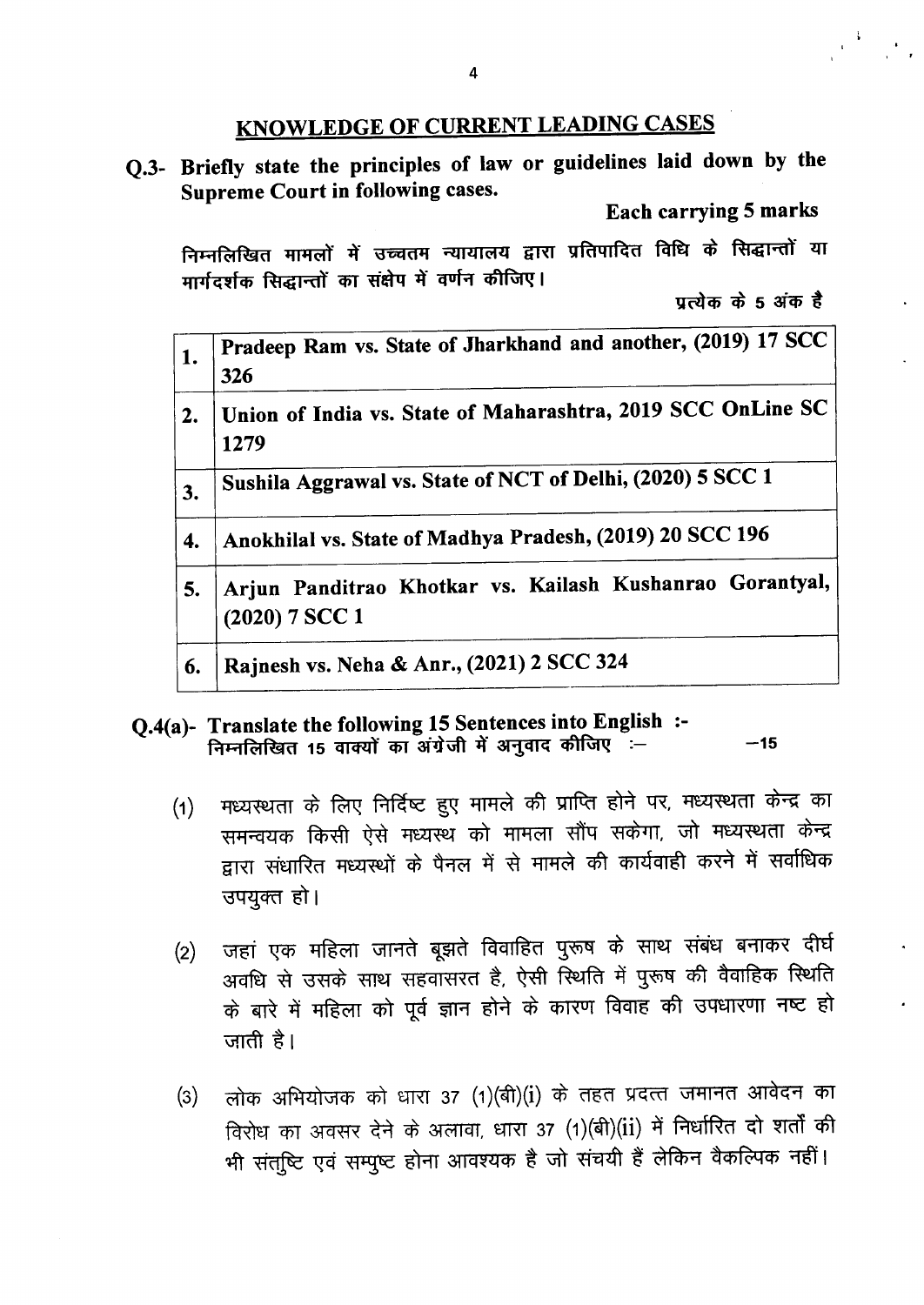- नियम 43 के अधीन चल सम्पत्ति की, नियम 51 के अधीन पराकम्य लिखतों  $(4)$ की एवं नियम 54 के अधीन अचल सम्पत्ति की हर कुर्की सिविल न्यायालय के अमीन या बेलिफ के माध्यम से की जावेगी, यदि विशेष कारण इसे आवश्यक न बना दें कि किसी अन्य अभिकरण को नियोजित किया जाना चाहिए, ऐसे मामलों में कुर्की के आदेश में स्वयं पीठासीन न्यायाधीश के हस्तलेख में उन कारणों का वर्णन किया जाएगा।
- पुरोबन्ध वाद में जहां पश्चातवर्ती बन्धकदार या वे व्यक्ति जिन्हें किन्हीं ऐसे  $(5)$ बन्धकदारों से हक व्युत्पन्न हुआ है या जो किन्हीं ऐसे बन्धकदारों के अधिकारों में प्रत्यासीन हैं, पक्षकारों के तौर पर संयोजित किये गये हैं वहां प्रारंभिक डिकी वाद के पक्षकारों के अपने-अपने अधिकारों और दायित्वों के न्यायनिर्णयन के लिए उपबंधित उस रीति से और उस प्रारूप में जो परिशिष्ट घ में यथास्थिति. प्रारूप संख्यांक 10 में उपवर्णित है, ऐसे फेरफारों सहित करेगी जो उस मामले की परिस्थितियों से अपेक्षित हों।
- सर्वोच्च न्यायालय ने यह निष्कर्षित किया है कि समान कार्य के लिए समान  $(6)$ वेतन का सिद्धांत केवल तब लागू हो सकता है यदि कर्मचारीगण एक समान परिस्थिति में है तथा दो समूहों के मध्य पूर्ण एवं बड़े पैमाने पर समानता है।
- सर्वोच्च न्यायालय ने निष्कर्षित किया कि एक वाद पत्र का संशोधन और एक  $(7)$ लिखित कथन का संशोधन, समान सिद्धांत द्वारा आवश्यक रूप से शासित नहीं होता, न्यायालय को एक वाद पत्र की तुलना में एक लिखित कथन के संशोधन के प्रकरण में अधिक उदार होना चाहिए।
- इस बात पर ध्यान दिया जावे कि विधानमण्डल ने संहिता की धारा 154 (1) में  $(8)$ अपनी सामूहिक प्रज्ञान से अभिव्यक्त "सूचना" को संहिता की धारा 41 (1) (क) और (छ) उसी प्रकार विशेषित किए बिना सावधानीपूर्वक और सतर्कतापूर्वक प्रयुक्त किया जिसमें अभिव्यक्तियां "उचित परिवाद" और "विश्वसनीय सूचना" प्रयुक्त की गयी हैं।
- $(9)$ बदमिजाजी, भाषा का असंयम, कोध का यदा–कदा हो जाने वाला स्फुटन, हो सकता है कूरता की कोटि में न आए, यद्यपि वह अवचार की कोटि में आ सकता है। यह निर्णय किसी एकाकी घटना से नहीं वरन् सभी सुसंगत परिस्थितियों को कुल मिलाकर ध्यान में रखकर किया जाता है।
- (10) पूर्वोक्त पैरा से स्पष्ट रूप से यही दर्शित होता है कि यदि विधान मण्डल का ये आशय स्पष्ट है कि पश्चातवर्ती अधिनियमिति अभिभावी होगी, तो उसका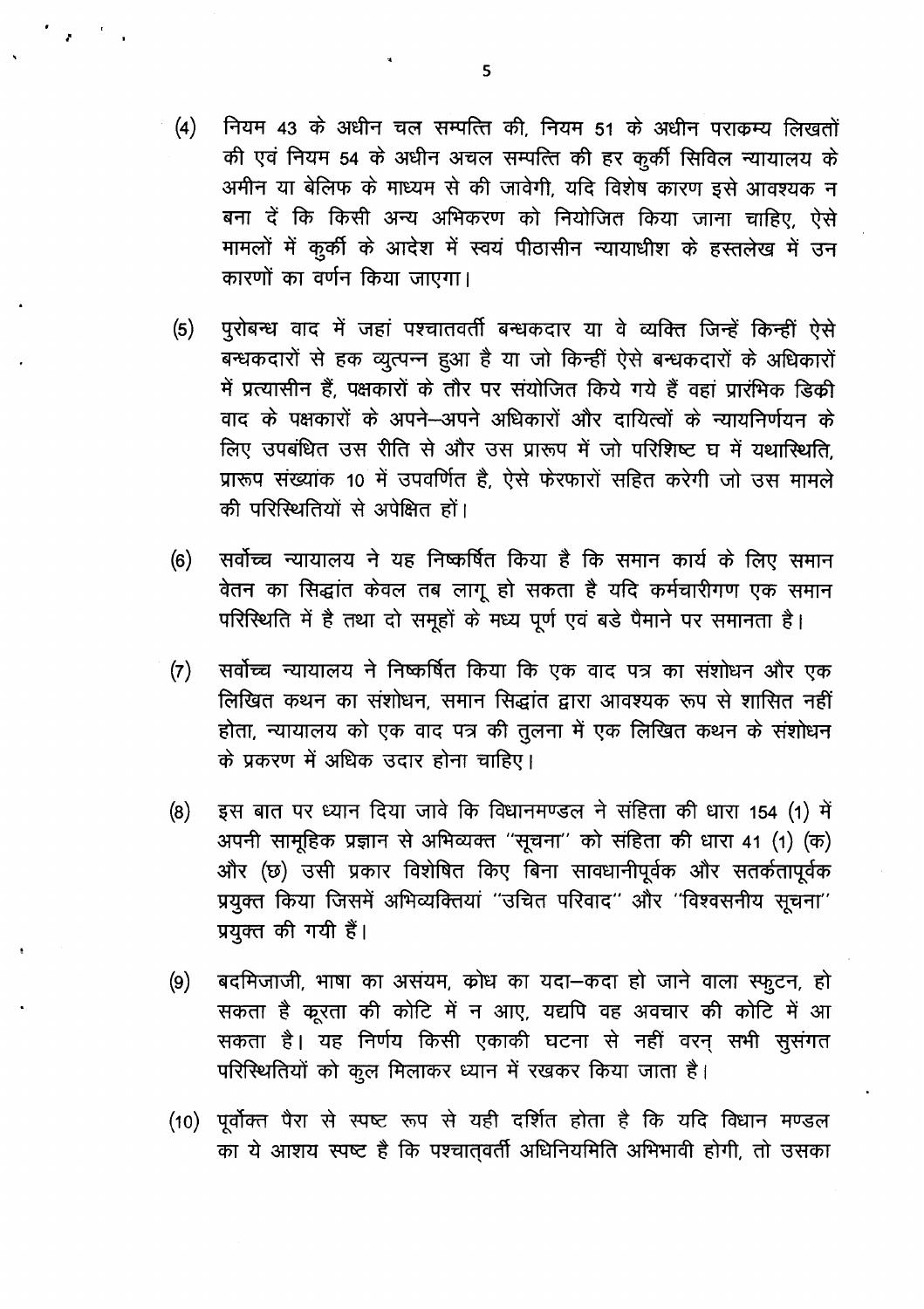निर्वचन उसी कथित आशय के अनुसार करना होगा।

- उपसचिव का उक्त पद अन्य बातों के साथ-साथ अवसंरचनात्मक परियोजनाओं  $(11)$ को समन्वित और प्रबंधित करने के लिए व्यय विभाग के अनुमोदन से सृजित किया गया था।
- (12) प्रथम सूचना रिपोर्ट या दांडिक कार्यवाही को अभिखंडित करने के लिए उच्च न्यायालय की अधिकारिता का इस आधार पर अवलंबन कि अपराधी एवं पीड़ित के मध्य एक समझौते पर पहुंचा गया है वैसा नहीं होता जैसा अपराध के उपशमन के प्रयोजन के लिए अवलंबन होता है।
- (13) पक्षकारों के विद्वान अधिवक्तागण को सुनने और मामले के अभिलेख का परिशीलन करने के पश्चात् अपील अनुज्ञात की जाती है तथा आक्षेपित आदेश को अपास्त करते समय एकल न्यायाधीश के आदेश को प्रत्यावर्तित किया जाता है।
- (14) जब मृत्यु दंडादेश की पुष्टि के लिए उच्च न्यायालय को प्रस्तुत किसी मामले में, सेशन न्यायालय को उस पर उच्च न्यायालय द्वारा पुष्टि का आदेश या अन्य आदेश प्राप्त होता है, तो वह वारंट जारी करने या अन्य ऐसे कदम उठाकर, जो आवश्यक हों, उस आदेश को कियान्वित करायेगा।
- (15) यदि वह स्त्री जिसे मृत्यु दंडादेश दिया गया है, गर्भवती पायी जाती है तो उच्च न्यायालय दंडादेश का निष्पादन स्थगित किए जाने के लिए आदेश देगा और, यदि ठीक समझे तो, दंडादेश का आजीवन कारावास के रूप में लघुकरण कर सकेगा।

#### Q.4(b)- Translate the following 15 Sentences into Hindi :-निम्नलिखित 15 वाक्यों का हिन्दी में अनुवाद कीजिए:  $-15$

- (1) Negative symptoms are associated with disruptions to normal emotions and behaviours. These symptoms are harder to recognize as part of the disorder and can be mistaken for depression or other conditions.
- (2) The scheme envisaged under section 163, in our opinion, leaves no manner of doubt that by reason thereof, the rights and obligations of the parties are to be determined finally. The amount of compensation payable under the aforementioned provisions is not to be altered or varied in any other proceedings.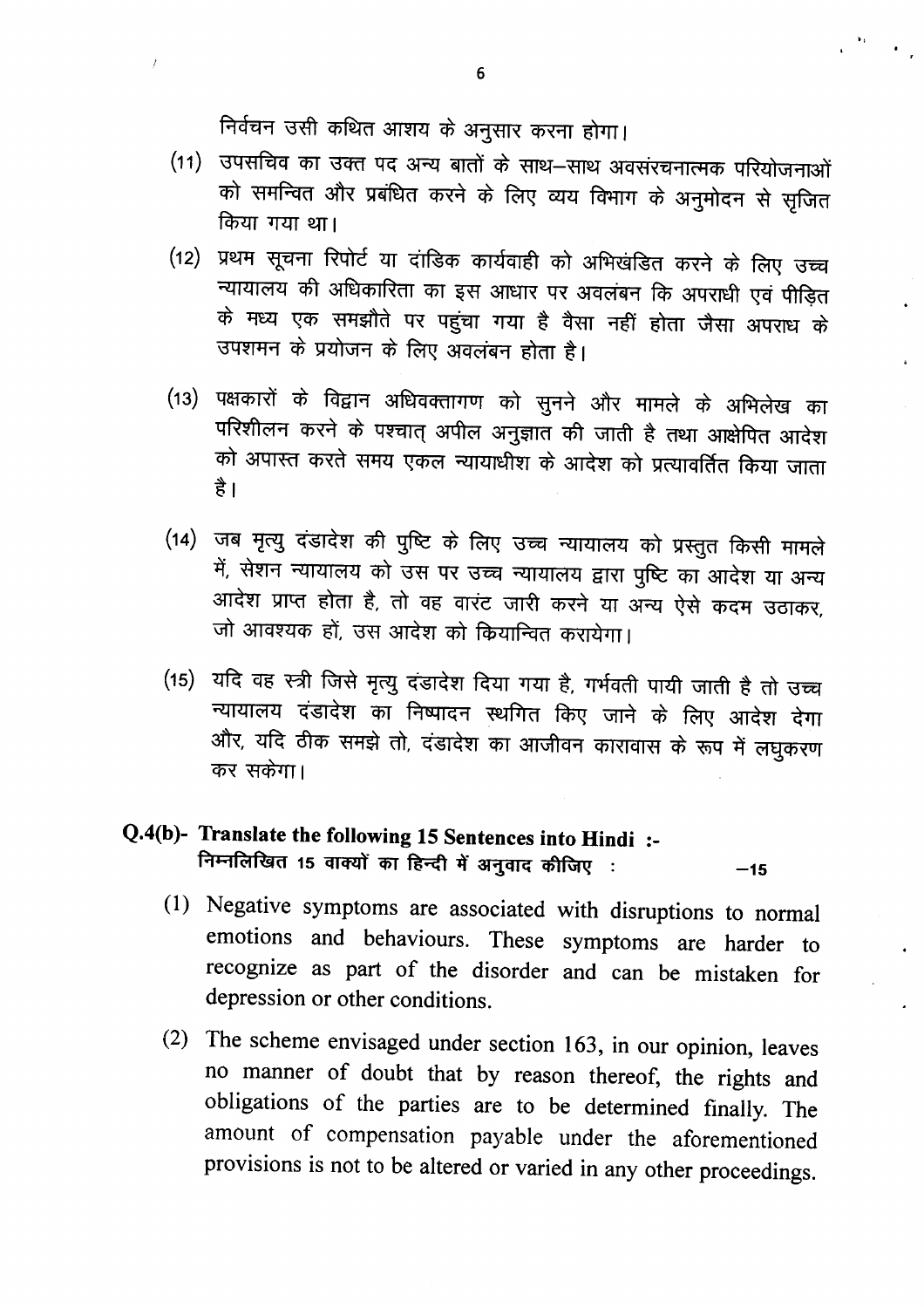It does not contain any provision providing for set-off against a higher compensation unlike Section 140.

- (3) There must be what is often called 'such a positive repugnancy between the two provisions of the old and the new statutes that they cannot be reconciled and made to stand together. In other words, they must be absolutely repugnant or irreconcilable. Otherwise, there can be no implied repeal for the intent of the Legislature to repeal the old enactment is utterly lacking."
- (4) When the court passes an interim order it should be careful to see that the statutory functionaries specially and specifically constituted for the purpose are not denuded of powers and authority to initially decide the matter and ensure that ultimate relief which may or may not be finally granted in the writ petition is not accorded to the writ petitioner even at the threshold by the interim protection granted.
- (5) Procedural law is not to be a tyrant, but a servant, not an obstruction but an aid to justice. Procedural prescriptions are the handmaid and not the mistress, a lubricant, not a resistant in the administration of justice.
- (6) Admittedly and undisputedly, defendants claim title based upon title of their grandfather, but also took the plea of ripening into their title by prescription, i.e. acquisition of title by adverse possession which is the inconsistent plea taken by defendants in their written statement.
- (7) The children are not mere chattels : nor are they mere playthings for their parents. Absolute right of parents over the destinies and the lives of their children has, in the modern changed social conditions, yielded to the considerations of their welfare as human beings so that they may grown up in normal balanced manner to be useful members of the society.
- (8) The process of construction combines both the literal and purposive approaches. However, necessity of interpretation arises only where the language of a statutory provision is ambiguous,

 $\ddot{\phantom{a}}$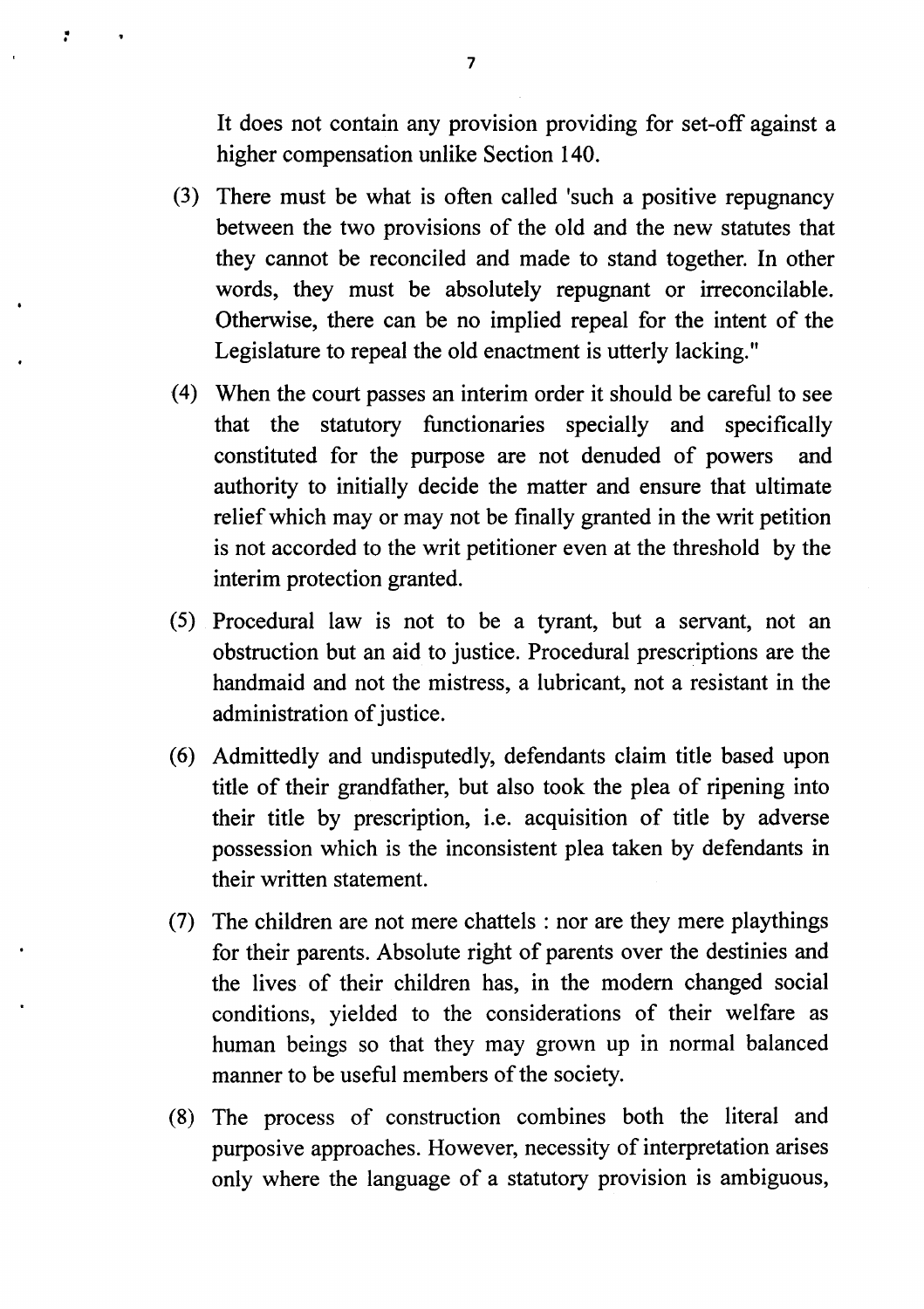not clear or where two views are possible or where the provision gives a different meaning defeating the object of the statute.

- (9) Judicial review is not of the decision, but of the decision-making process. Unless that restriction on the power of the court is observed, the court will, in my view, under the guise of preventing the abuse of power, be itself guilty of usurping power.
- (10) The power to summon an accused is an extraordinary power conferred on court and should be used very sparingly and only if compelling reasons exist for taking cognizance against the other person against whom action has not been taken.
- (11) Restlessness among the students of colleges and universities culminating in indiscipline has stemmed from their deep-rooted feeling that their views and aspirations are ignored by their elders -politicians, and administrators, teachers and educationists.
- (12) The bringing of a claim or the raising of a defence in later proceedings may, without more, amounts to abuse of process of court, if the court is satisfied that the claim or defence should have been raised in the earlier proceedings if it was to be raised at all.
- (13) I would not accept that it is necessary, before abuse may be found, to identify any additional element such as a collateral attack on a previous decision or some dishonesty, but where those elements are present, the later proceedings will be much more obviously abusive.
- (14) In the instant case, the revisional Court by not accepting the police report has exceeded its jurisdiction and in fact entered into the shoes of police by directing registration of FIR, which is not permissible.
- (15) It can not, however, be disputed that while deciding the rate of land for determining the compensation, several factors such as potentiality of land, its location, surroundings, prices of land sold in near proximity of the acquired land and appreciation of value

 $\overline{\mathcal{L}}$